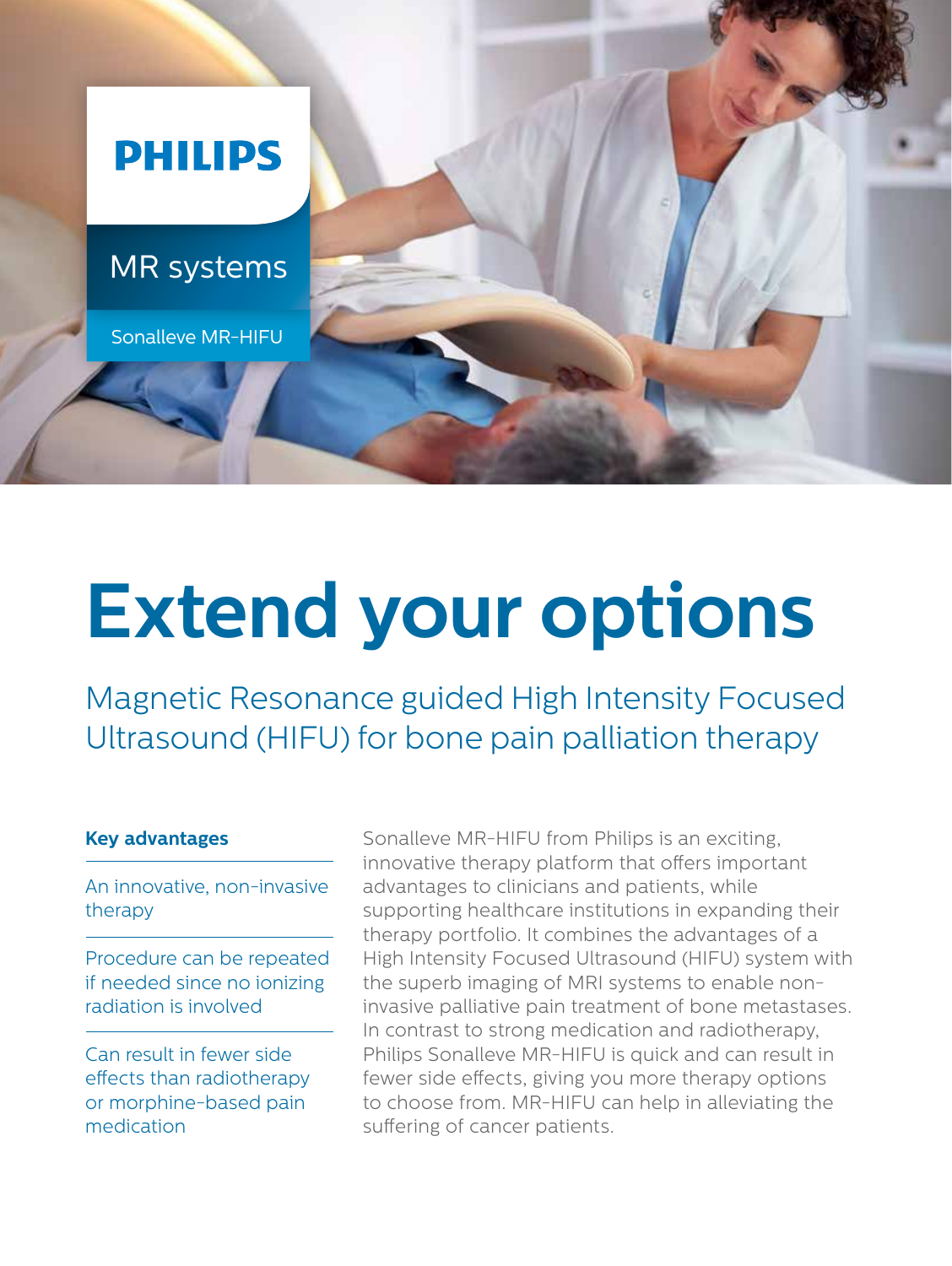#### **1.Therapy planning:**

The procedure is planned on the Sonalleve therapy console based on previously acquired 3D MR images. Planning includes determination of the geometry of the ablation sites and heating patterns as well as the position of monitoring slices to safeguard the procedure.

#### **2. Non-invasive therapy:**

High intensity ultrasound focused on the volume of interest causes localized heating and coagulation of the tissue. This process is monitored and controlled using real-time MR temperature sensitive imaging, providing feedback to optimize the procedure.

#### **3. Therapy verification:**

After the procedure, contrast enhanced MR images are acquired to visualize the ablated volume. These images can be used to assess the lesion while the patient is still on the table.

## An innovative non-invasive therapy

In the later stages of their disease, many cancer patients develop bone metastases, which can cause severe and debilitating pain and become unbearable for many patients. Conventional treatment with strong medication or radiotherapy can result in unpleasant side effects. Philips Sonalleve MR-HIFU provides a new option to alleviate this pain.

This innovative, non-invasive therapy doesn't cure the patient, but it can decrease pain. The procedure is potentially effective for some patients who haven't experienced the desired pain relief with radiation therapy, as demonstrated in ongoing clinical trials. In contrast to radiotherapy, no ionizing radiation is used and the therapy can be repeated if necessary.

Philips Sonalleve MR-HIFU on your Philips MRI scanner extends your field of applications into non-invasive interventions. You can offer cancer patients a non-surgical solution to their medical condition to improve their quality of life. Many of these patients would have suffered from debilitating pain before this non-invasive procedure became available.

The HIFU system and coil elements are integrated in the Sonalleve patient table. During the therapy, ultrasound waves are focused onto the target volume. Real-time monitoring via temperature-sensitive MR imaging is used to obtain uniform temperature distribution.

"Our results are preliminary, but very promising in providing a safe, non-invasive therapy for palliation of pain on an out-patient basis. MR-HIFU can very precisely visualize and treat without the requirement of a catheter or probe through the skin."

Prof. Hervé Trillaud, head of Diagnostic Imaging and Therapeutics at the Saint André Hospital, Bordeaux, France